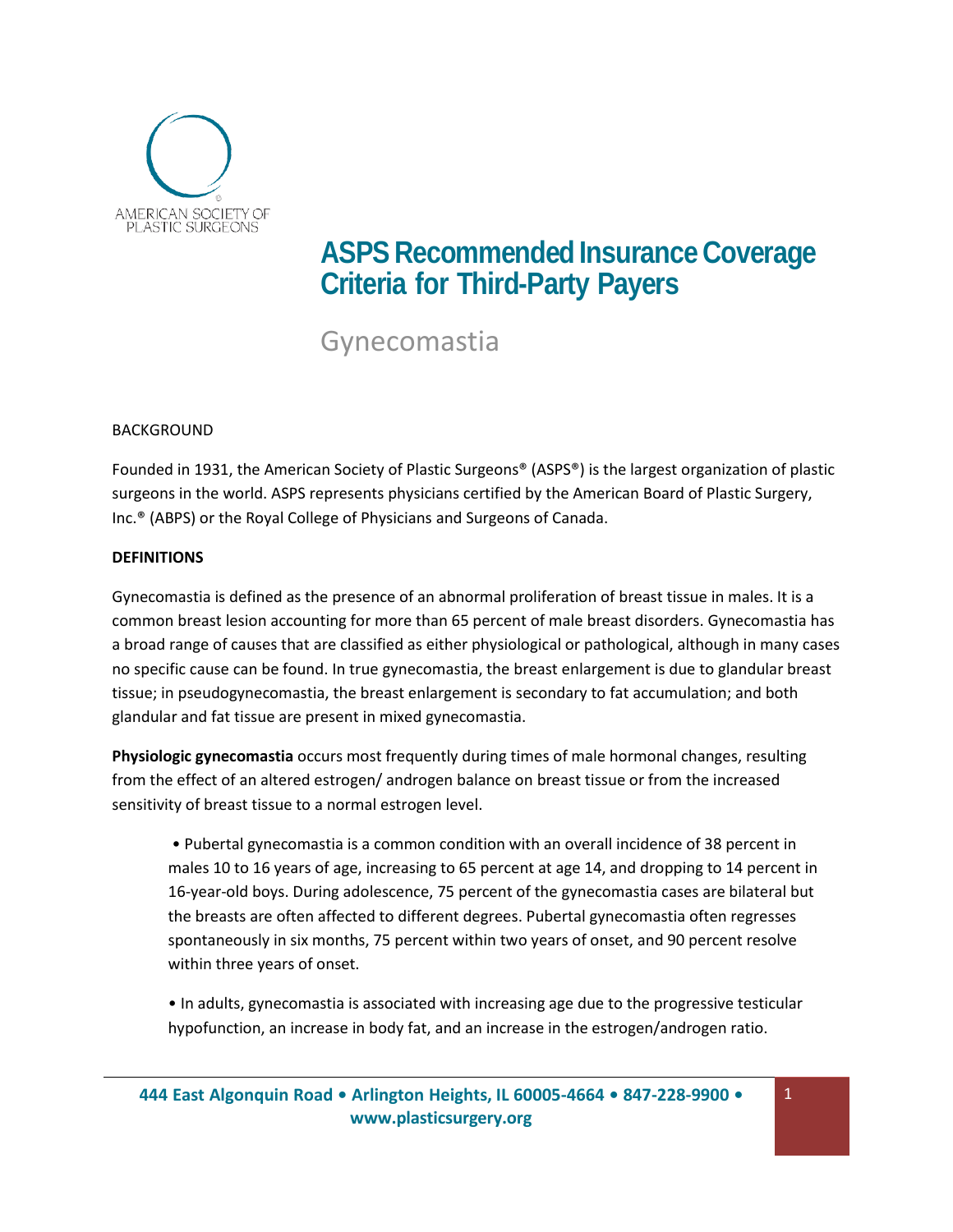**Pathological gynecomastia** is associated with both androgen deficiency and estrogen excess. Both causes may be correlated to medications, diseases related to endocrinologic abnormalities, tumors, chronic disease, chromosomal abnormalities, familial disorders, and miscellaneous other conditions. While always a concern when a mass is present, breast cancer accounts for only 0.2 percent of all malignancies in male patients. A suspicious mass or lesion requires biopsy.

## **Cosmetic and Reconstructive Surgery**

For reference, the following definitions of cosmetic and reconstructive surgery were adopted by the American Medical Association in 1989:

*Cosmetic* surgery is performed to reshape normal structures of the body in order to improve the patient's appearance and self-esteem.

*Reconstructive* surgery is performed on abnormal structures of the body, caused by congenital defects, developmental abnormalities, trauma, infection, tumors or disease. It is generally performed to improve function, but may also be done to approximate a normal appearance

## **INDICATIONS**

The surgical treatment of gynecomastia has two objectives: reconstruction of the male chest contour, and histological clarification of suspicious breast lesions. The age of the patient, consistency, grade, and the presence of unilateral or bilateral breast development determine the indication for surgery. Prior to surgical consult, the gynecomastia patient should undergo a complete history and physical exam and appropriate diagnostic testing to determine the underlying cause of the gynecomastia.

Gynecomastia Scale adapted from the McKinney and Simon, Hoffman and Kohn scales

| Grade I   | Small breast enlargement with localized button of tissue that is concentrated around the<br>areola.                                  |
|-----------|--------------------------------------------------------------------------------------------------------------------------------------|
| Grade II  | Moderate breast enlargement exceeding areola boundaries with edges that are indistinct<br>from the chest.                            |
| Grade III | Moderate breast enlargement exceeding areola boundaries with edges that are distinct<br>from the chest with skin redundancy present. |
| Grade IV  | Marked breast enlargement with skin redundancy and feminization of the breast.                                                       |

2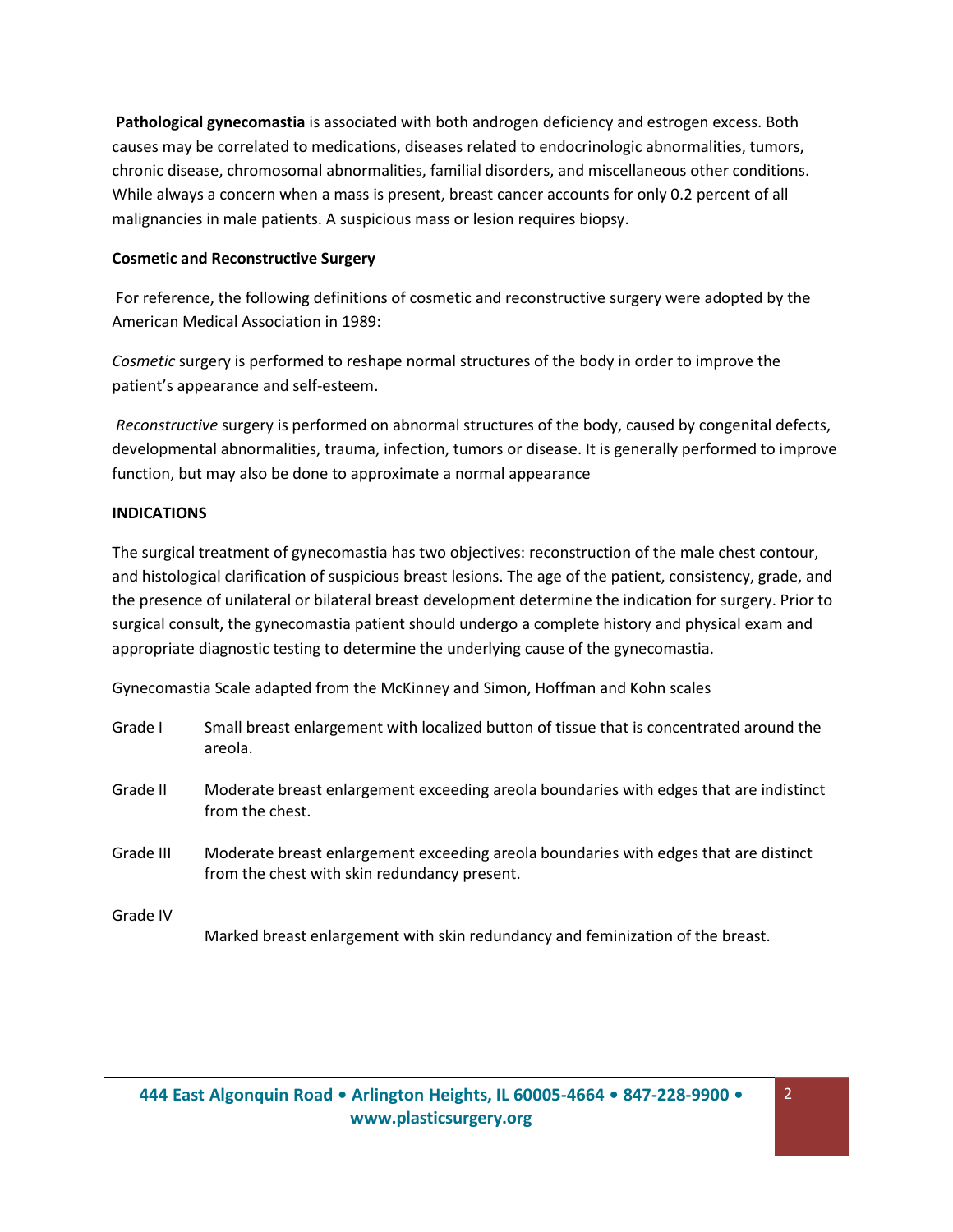## **RECOMMENDED INSURANCE COVERAGE CRITERIA FOR ADOLESCENTS**

- 1. Unilateral or bilateral grade II or grade III gynecomastia present (per modified McKinney and Simon, Hoffman and Kohn scales)
	- persists more than 1 year after pathological causes ruled out
	- persists after 6 months of unsuccessful medical treatment for pathological gynecomastia
- 2. Unilateral or bilateral grade IV gynecomastia present (per modified McKinney and Simon, Hoffman and Kohn scales)
	- persists more than 6 months after pathological causes ruled out
	- persists after 6 months of unsuccessful medical treatment for pathological gynecomastia
- 3. Pain and discomfort due to the distention and tightness from the hypertrophied breast Gynecomastia may cause considerable psychological distress, especially in adolescents who are struggling with issues related to sexual identity and self-image.

### **RECOMMENDED INSURANCE COVERAGE CRITERIA FOR ADULTS**

1. Breast biopsy is indicated when malignancy is suspected

2. Unilateral or bilateral grade III or IV gynecomastia present (per modified McKinney and Simon, Hoffman and Kohn scales)

- persists more than 3 to 4 months after pathological causes ruled out
- persists after 3 to 4 months of unsuccessful medical treatment for pathological gynecomastia

3. Pain and discomfort due to the distention and tightness from the hypertrophied breast

Prolonged presence of breast enlargement in the male patient leads to the development of periductal fibrosis and stromal hyalinization, preventing regression of breast tissue and causing pain and discomfort due to the distention and tightness from the hypertrophied breast.

### **Applicable ICD-10 Codes**

N62 Hypertrophy of breast

N64.4 Mastodynia

N63 Lump/mass in breast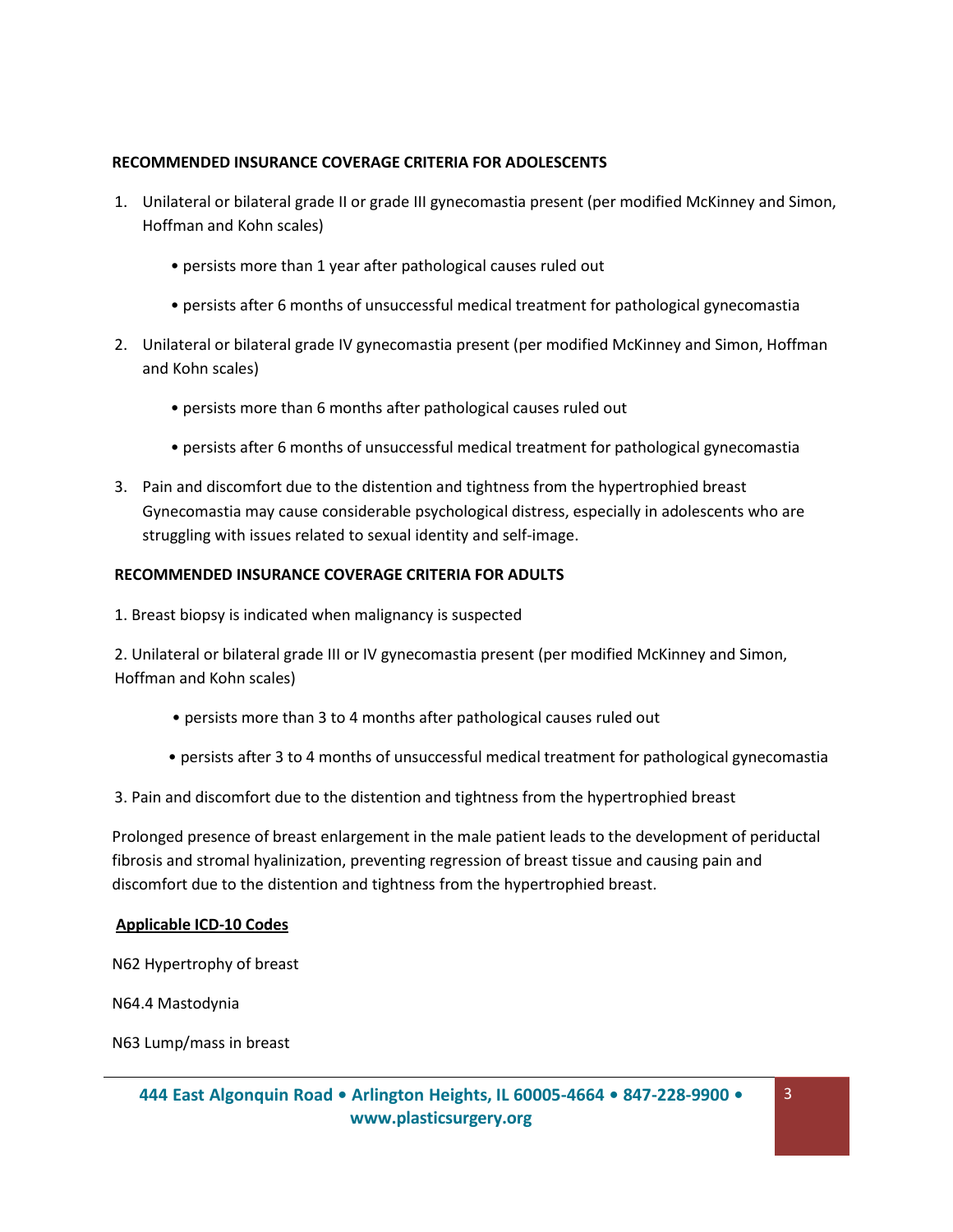#### **PROCEDURES**

The correction of gynecomastia involves removing the abnormal hypertrophic breast tissue and associated surrounding subcutaneous tissue so that the breast has a more normal male appearance. The specific surgical technique will vary depending on the degree of breast hypertrophy present and the amount of fat tissue versus breast tissue removed. A circumareolar incision to remove breast tissue may be adequate for a thin person with a small amount of hypertrophy. A reduction mammaplasty or subcutaneous mastectomy with skin reduction may be required for patients with larger hypertrophic breasts. There are times when a gynecomastia procedure will require a more extensive mastectomy. Suction assisted lipectomy may be used as the primary method of removing excess tissue or as an adjunctive procedure to contour the anterior chest wall.

### **Applicable CPT Coding**

19101 Biopsy of breast – incisional 19120 Excision of breast mass 19300 Mastectomy for gynecomastia 19304 Subcutaneous mastectomy 19318 Breast Reduction 15877 Suction assisted lipectomy, trunk Bilateral cases will be coded with the -50 modifier.

### **DOCUMENTATION**

Clinical indications for correction of gynecomastia should be documented by the surgeon in the history and physical exam. Photographs are often used to document the preoperative conditions and aid the surgeon in planning surgery. In some cases, they may record physical signs of deformity; however, they do not substantiate symptoms and should only be used by third-party payers in conjunction with other recorded documentation.

#### **POSITION STATEMENT**

It is the position of the American Society of Plastic Surgeons that reconstructive surgery to correct gynecomastia should be covered by third-party payers when performed to relieve specific symptomatology or signs of deformity related to excessive breast size. Weight or amount of breast tissue removed should not be used as the only criteria to determine insurance coverage for correction of gynecomastia.

4

#### **REFERENCES**